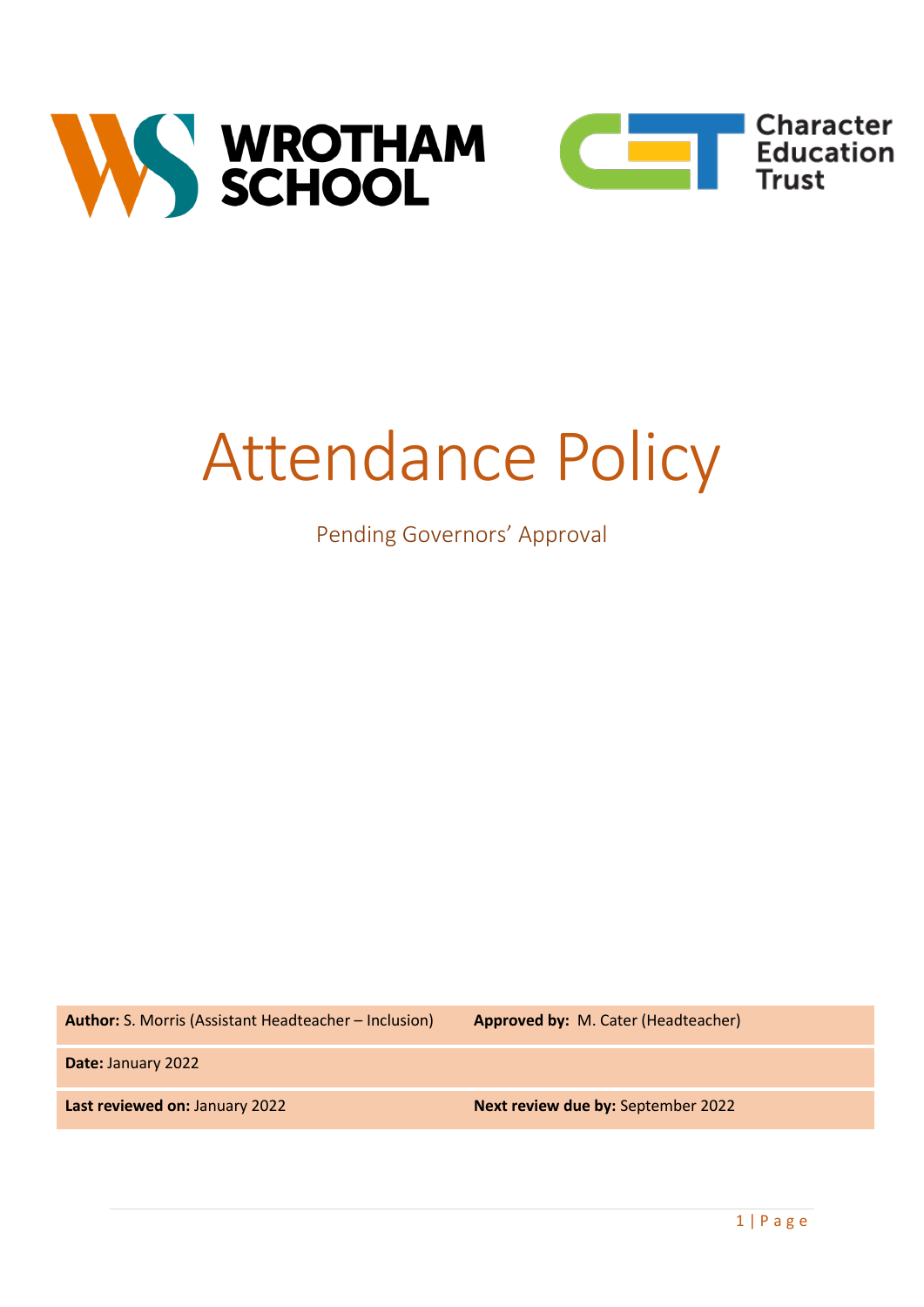# Contents

| $\mathbf{1}$ . |       |  |  |
|----------------|-------|--|--|
|                |       |  |  |
|                |       |  |  |
| 2.             |       |  |  |
|                |       |  |  |
|                |       |  |  |
|                |       |  |  |
| 3.             |       |  |  |
| 4.             |       |  |  |
|                |       |  |  |
| 5.             |       |  |  |
|                |       |  |  |
| 6.             |       |  |  |
|                | 6.1   |  |  |
|                | 6.1.1 |  |  |
|                | 6.1.2 |  |  |
|                | 6.1.3 |  |  |
|                | 6.2   |  |  |
|                |       |  |  |
|                |       |  |  |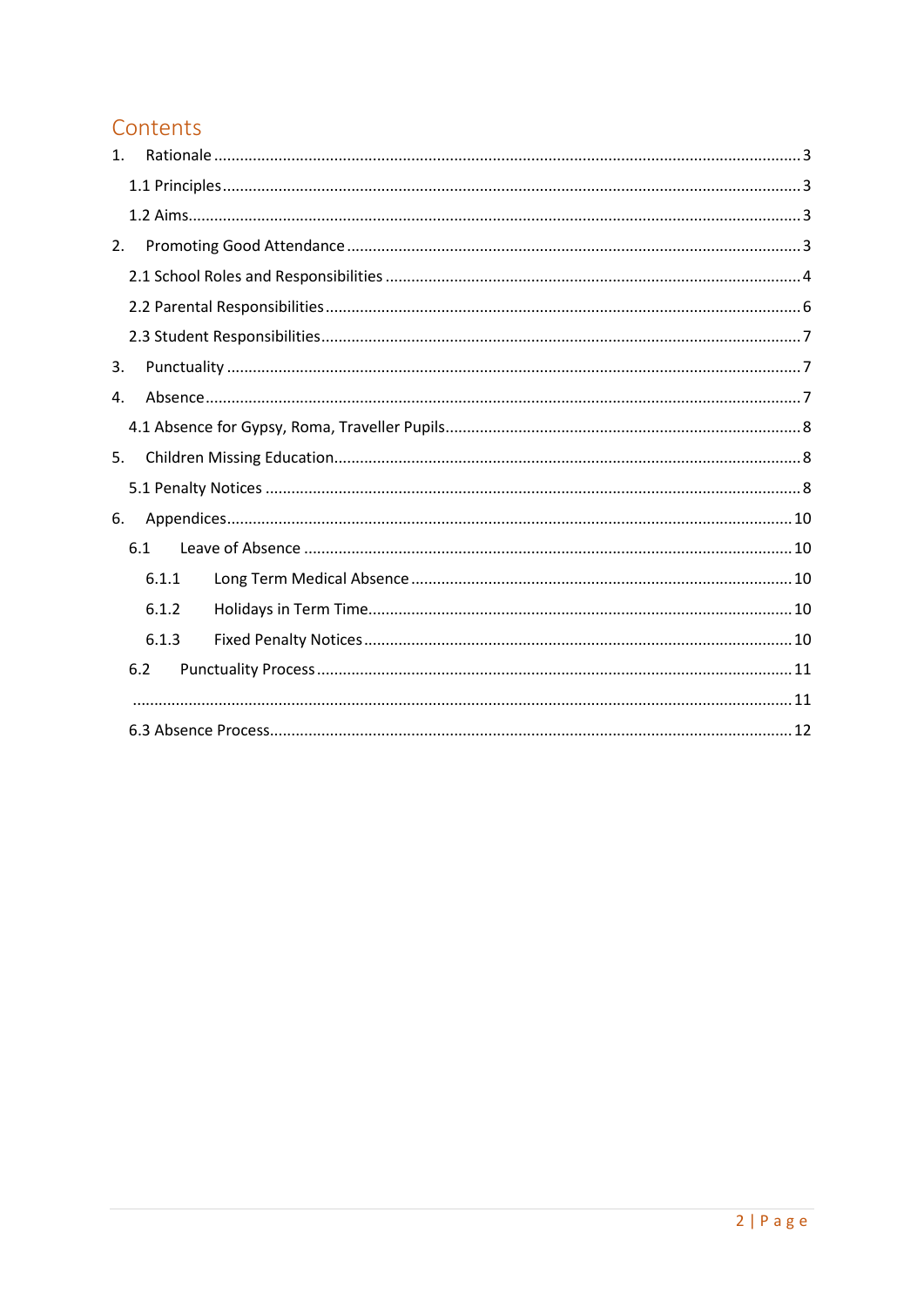# <span id="page-2-0"></span>1. Rationale

Wrotham School is committed to the continuous raising of achievement of all our students. Regular attendance is critical if our students are to be successful and benefit from the opportunities presented to them. This policy represents our commitment to expect 100% attendance from all of our students, which is achieved by many children. It sets out the responsibilities of all members of the school community in ensuring excellent attendance, establish the legal framework and to lay out the school's response to poor attendance.

In accordance with the Department for Education (DfE) advice to schools, Wrotham School will:

- Promote good attendance and reduce absence, including persistent absence;
- Ensure every child has access to full-time education;
- Act early to address patterns of absence.

The Governors, Headteacher and school staff will work in partnership with parents and carers to achieve excellent attendance at Wrotham School.

The term 'parent' includes all natural parents, any person who has parental responsibility and any person who has day to day care of the child.

## <span id="page-2-1"></span>1.1 Principles

- Receiving a full-time, suitable education is a child's legal entitlement it is a parent's/carer's legal responsibility to ensure this happens.
- Attending school regularly aids intellectual, social and emotional development and is essential if children are to benefit fully from their school life.
- Attending school regularly safeguards the welfare of children while they are not in the care of their parents.
- All children whose attendance is irregular will be considered vulnerable.

## <span id="page-2-2"></span>1.2 Aims

- To ensure that all children attend school regularly and punctually to maximise their educational achievement and social development. Statistics show a direct link between underachievement and attendance below 95%.
- To safeguard pupils to the best of the school's ability.
- To ensure that all those responsible for children's education, including parents, carers, staff, and Governors understand and accept their responsibilities in relation to attendance.
- To minimise absence from school, thereby reducing levels of persistent absence. Any pupil with attendance below 90% is classed by the DfE as a Persistent Absentee (PA). Schools are required to identify all PA pupils and report to the DfE at regular intervals during the academic year.
- To improve the life chances of the children attending school and prepare them to be fully contributing citizens when they reach adulthood. Regular attenders are more successful in transferring between primary school, secondary school, higher education and employment or training.

## <span id="page-2-3"></span>2. Promoting Good Attendance

Wrotham School will use all possible opportunities to promote the importance of good attendance and punctuality. These will include the Home-School agreement, newsletters, rewards and incentives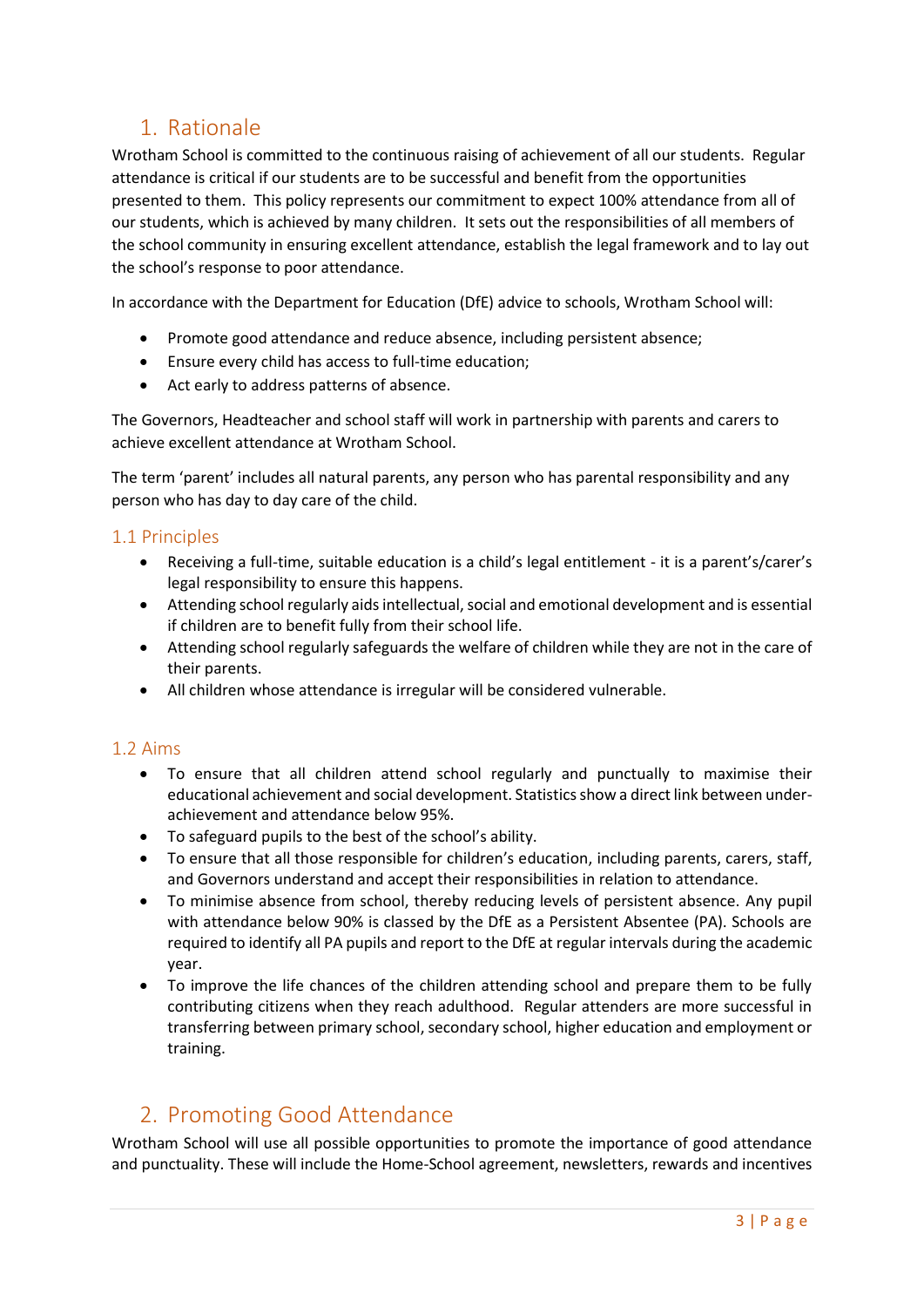for good or significantly improving attendance. The foundation for good attendance is a strong partnership between the school, parents/carers and children.

#### **Wrotham School will:**

- Provide and promote a welcoming and positive atmosphere so that children feel safe and know that their presence is valued.
- Raise awareness of the importance of full attendance and punctuality using newsletters and other forms of communications with parents making attendance a high priority.
- Employ a key member of staff with responsibility for monitoring, improving and evaluating school attendance. At Wrotham School this role is fulfilled by the Miss Morris (Assistant Headteacher) and their contact details are available on the school website.
- Follow a structured process for managing poor attendance. This may include writing to parents, inviting them to attend meetings and making arrangements in school to support their child to attend school more regularly.
- Encourage our children to have a positive attitude towards attendance and punctuality so that they can retain this into adult life.
- Celebrate good attendance by issuing rewards, certificates and other incentives.
- Ensure that attendance is effectively monitored using our electronic registration system and that absences are followed up promptly.
- Communicate effectively with other agencies (GPs, Kent County Council Integrated Children's Services, School Health etc) to support children with any issues there might be.
- Meet the legal requirements for recording pupil absence using the correct registration procedures and codes with reference to authorised and unauthorised absence.
- Have procedures in place to help children settle in after a long absence. It is important that on return from an unavoidable absence all pupils are made to feel welcome. This will include ensuring that the pupil is supported to catch up on missed work and brought up to date with any information that has been passed to the other pupils.
- Make arrangements to meet the requirements of pupils with additional educational needs or an Education Health Care Plan.

## <span id="page-3-0"></span>2.1 School Roles and Responsibilities

The Governing Body will:

- Review the attendance policy annually;
- Monitor its implementation;
- Monitor progress against school targets;
- Monitor for issues of Equal Opportunity.

The Headteacher will:

- Set attendance targets as part of the development plan and target-setting process
- Monitor progress

The Assistant Headteacher (Inclusion) will:

- Oversee the attendance arrangements
- Work with the pastoral team to ensure the efficient running of the system
- Make periodic checks of the registers to monitor absence
- Support the attendance officer with issues of inadequate registering
- Arrange and/or oversee appropriate training for all staff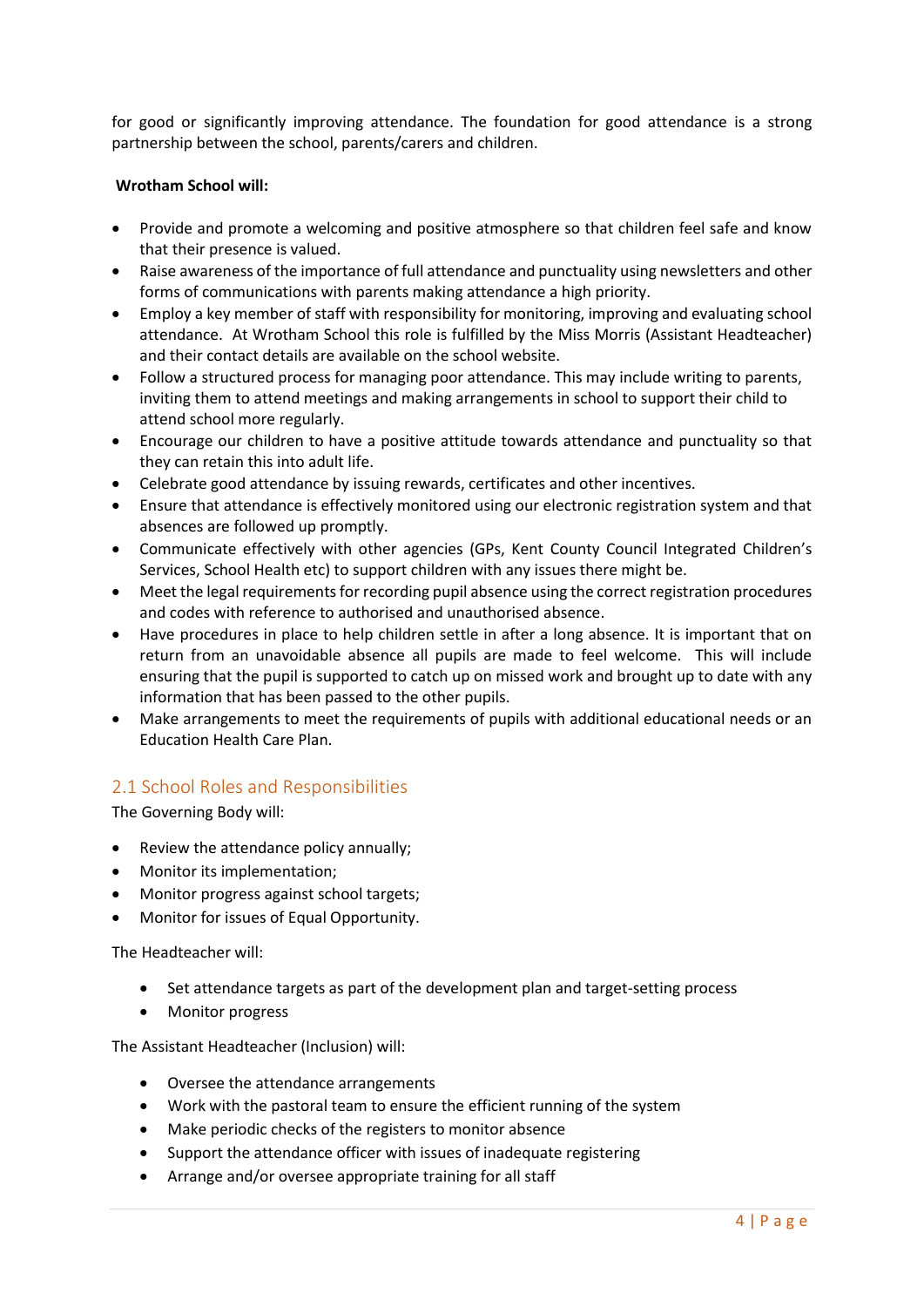- Inform the headteacher of the progress of the attendance targets
- Advise the headteacher of any strategies that could initiated or improved
- Determine (with the attendance officer) whether to authorise any proposed absences requested by letter or email, or absences for which the school have not been notified
- Work with the attendance officer and Heads of Year to ensure Pupil Premium attendance targets are met across all year groups
- Notify that if a student of compulsory school age fails to attend regularly their parents commit an offence. Parents will be notified through the policy and by directing parents to the policy when a letter is sent.
- Initiate, with appropriate staff, strategies to improve attendance
- Receive regular updates from the attendance officer on intervention requested from outside agencies
- Liaise with local In-Year Fair Access (IYFA) Panels, outside agencies and the police when they wish to exercise their powers to enforce truanting students to return to school.
- Make a termly report with statistics to the governing body.

Heads of Year and Heads of School will:

- Have responsibility for meeting attendance targets for their allocated year group(s).
- Hold regular meetings with progress tutors in which attendance is a standing agenda item
- Ensure that all student absences are tracked by their progress tutors through conversations and checking SIMS for entries by the attendance officer
- Hold account any tutors who are not registering in line with policy and arrange training where appropriate
- Ensure that all suspected truancy is followed up with the attendance officer
- Contact parents over student absences when there is a cause for concern
- Liaise with the Assistant Headteacher (Inclusion) to review patterns of attendance/punctuality and agree appropriate strategies.
- Promote excellent attendance through a range of strategies agreed with the Assistant Headteacher.

Progress Tutors will:

- Ensure that students are registered accurately by 8.45am
- Ensure that they know the reason for student absence
- Follow up cases of unauthorised absence
- Keep the Head of Year and Attendance Officer informed of any signs of suspected truancy
- Inform the Head of Year and Attendance Officer of any possible underlying problems which might account for absences and lateness.
- Check attendance data weekly and make students aware of their attendance percentages during Progress Time on a Friday.

Teaching staff will:

- Inform the Attendance Officer of the names of students who are absent without notification
- Be responsible for the accurate official registration of students at the beginning of each lesson using SIMS
- Welcome any student with long term absence back into the classroom without question with any questions being addressed to the attendance officer.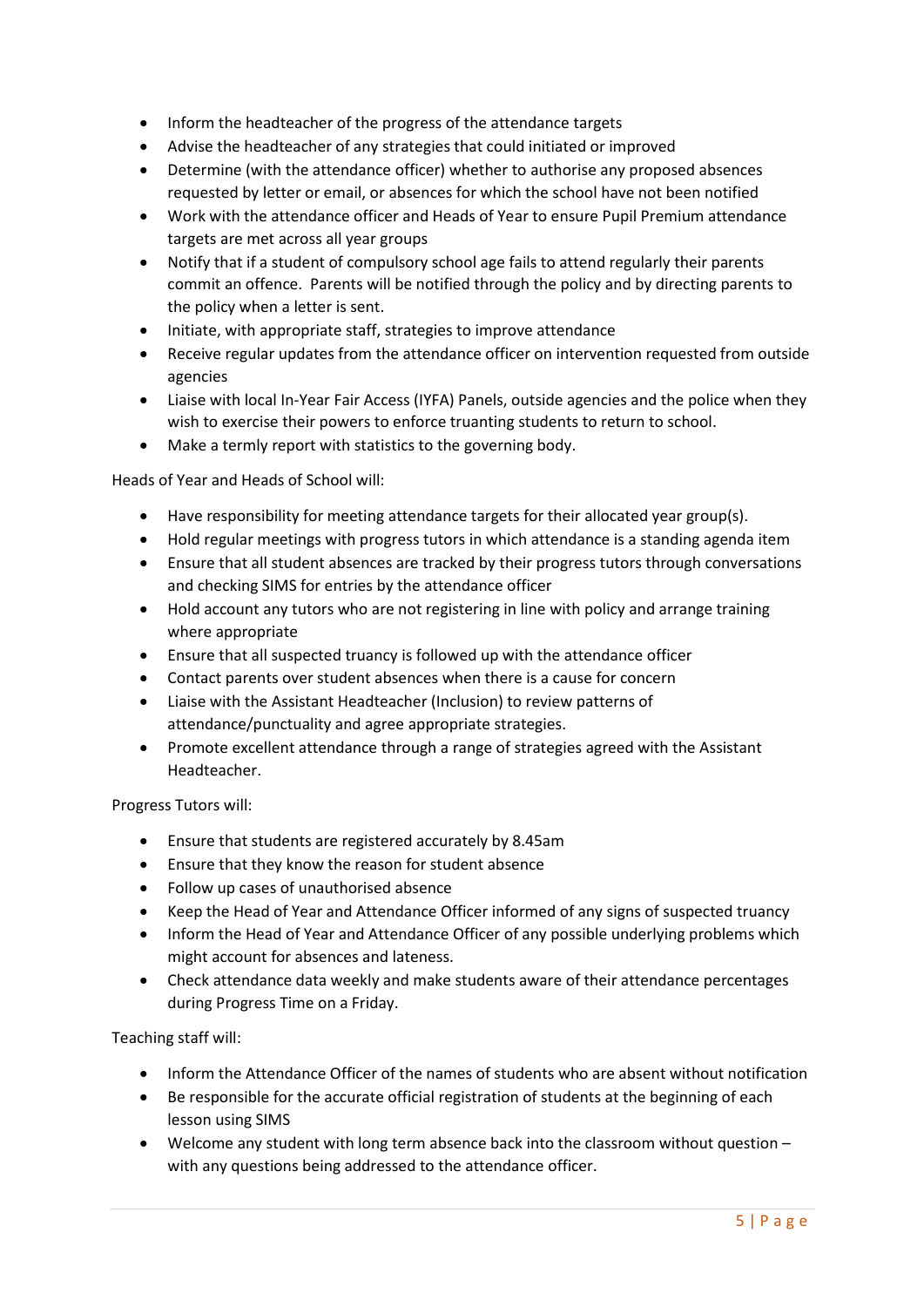The Attendance Officer is required to:

- Enter attendance/absence data into SIMS
- Prepare attendance reports for the Assistant Headteacher
- Prepare reports for Heads of Year
- Contact parent/guardian on the first day of absence
- Call parents/guardians of Pupil Premium students on every day of absence
- Support targeted students
- Keep parents informed of attendance concerns through regular letters and/or phonecalls
- Hold meetings with parents when attendance is not improving
- Hold meetings with Pastoral team to develop strategies for Persistent Absentees
- Escalate attendance to Leadership Team when required
- Seek the support of the School Liaison Officer when interventions have not succeeded.

The School Liaison Officer (Kent County Council) will:

- liaise with the Attendance Officer regarding concerns over student absence
- support the school in improving the attendance of its students
- work with parents of children with poor attendance where a referral has been made
- Advise the school as to its legal obligations and complete appropriate paperwork for any legal proceedings.

The SENCO will:

- Support students on the SEN register who have regular patterns of non-attendance
- Be involved in any reintegration programmes where necessary.

## <span id="page-5-0"></span>2.2 Parental Responsibilities

Parents have a legal duty to ensure that their children attend school regularly and arrive on time. Regular attendance is essential to the all-round development of the child and they should be allowed to take full advantage of educational opportunities available to them in order to make good progress in their learning. Poor attendance undermines their educational attainment and progress and sometimes puts pupils at risk by encouraging anti-social behaviour.

**It is parents' responsibility to contact the school on the first day their child is absent. This is a safeguarding requirement so that all parties know your child is safe and their whereabouts are known. Parents should regularly update the school during any period of absence from school and inform the school when their child is returning.**

#### **We expect parents to:**

- Promote the importance of good attendance and punctuality, with their child aiming for 100% attendance each year.
- Keep absences to a minimum.
- Ensure that their child arrives at school on time each day.
- Provide up to date contact numbers and changes of address.
- Telephone or email Wrotham School when their child is unable to attend on the first day of the absence and each day thereafter with the reason for this. Parents should also let Wrotham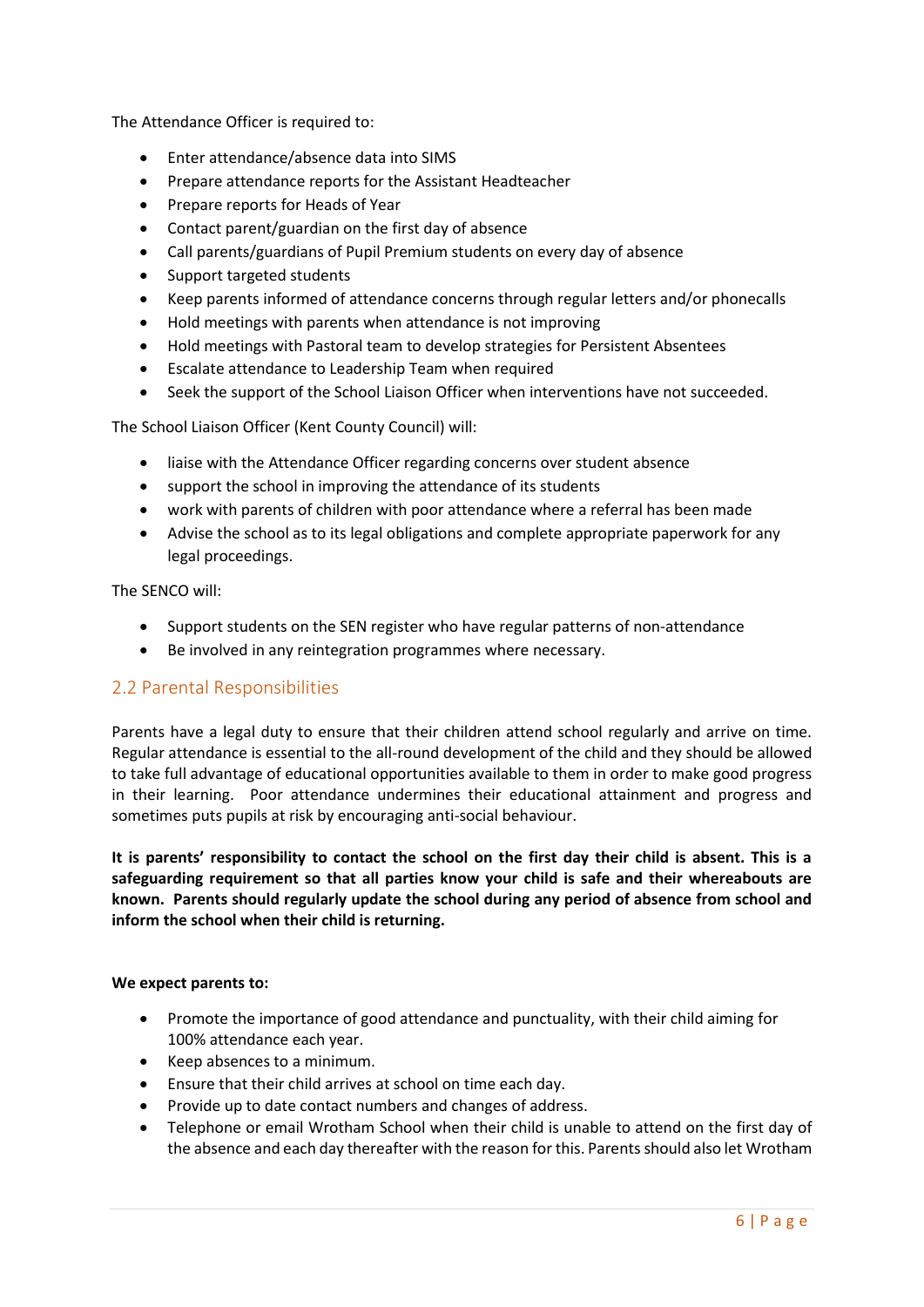School know if their child is going to be late e.g. if a car breaks down or an urgent appointment has been made.

- Provide a written explanation for the absence when their child returns to school.
- Parents should provide medical evidence indicating attendance at the dentist, doctor or optician, if asked to do so. Whenever possible all medical/dental appointments should be made outside of school hours unless an emergency has arisen. This can include medical appointment cards, photographs of prescribed medication etc.
- Contact the school at the earliest opportunity if their child is experiencing any difficulties and the school will do everything possible to resolve the issues.

Ensuring a child's regular attendance at school is a parent/carer's legal responsibility under **Section 444 of the 1996 Education Act** and permitting absence from school that is not authorised by the school may create an offence in law.

#### <span id="page-6-0"></span>2.3 Student Responsibilities

#### **We expect students to:**

- Attend every day unless they are too ill, or the absence has been authorised by the school.
- Arrive at school on time.
- <span id="page-6-1"></span>• Go to registration and all lessons on time.

## 3. Punctuality

Pupils are expected to arrive by 8.30am. All pupils who arrive late must report, with their parent, to the school office where the reason for lateness will be recorded. The pupil will be marked as late in the register (registration code L).

The register will close at 8.50am. Pupils arriving after the register has closed will be marked as late after registration and this will count as an unauthorised absence (registration code U). Students who arrive after 8.50am must sign in at reception.

Frequent lateness after the register has closed will be discussed with parents and could provide grounds for further action (see appendix 1).

## <span id="page-6-2"></span>4. Absence

A child's absence will be authorised if approval has been given by the school in advance or an acceptable reason has been given afterwards.

Only the Headteacher can authorise absence. A letter or telephone message from a parent does not in itself authorise an absence. If absences are not authorised, parents will be notified. If no explanation is received, absences will not be authorised.

The following reasons are examples of absence that will not be authorised:

- Persistent nonspecific illness e.g. 'poorly' or 'unwell'
- Absence of siblings if one child is ill
- Oversleeping
- Inadequate clothing/uniform
- Confusion over school dates
- Medical/dental appointments of more than half a day without very good reasons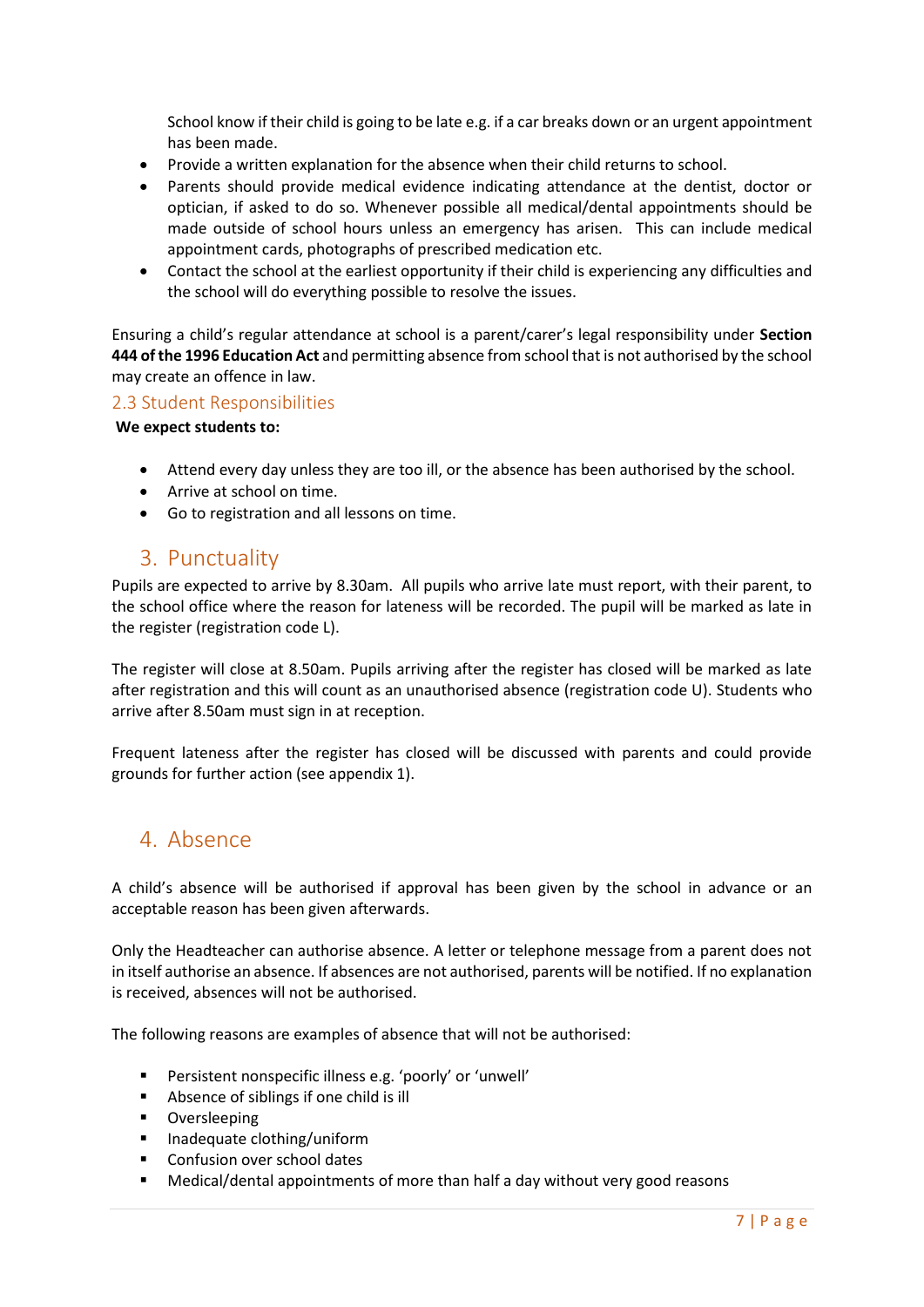- Child/family birthday
- Shopping trip
- Family Holidays (see appendix 6.1.2)

The Headteacher may authorise other absences in 'exceptional circumstances' but this must be requested in advance and agreement to each request is at the discretion of the Headteacher, acting on behalf of the Governing Body. Each case will be judged on its merits and the Headteacher's decision is final. The principles for defining 'exceptional' are: rare, significant, unavoidable and short. An absence might be considered unavoidable if the event could not reasonably be scheduled at another time. Once a child has been absent without permission, the absence cannot be authorised retrospectively.

Persistent unauthorised absence may result in statutory referral to the Local Authority. The school will follow the appropriate procedures prior to referral and parents will be notified in writing (see appendix 3).

When a referral is made, the pupil's Registration Certificate, copies of all letters sent to parents and minutes of any meetings will be attached to the completed referral form with any other relevant information.

## <span id="page-7-0"></span>4.1 Absence for Gypsy, Roma, Traveller Pupils

Gypsy, Roma, Traveller pupils are expected to attend school in the same way as all other pupils and parents should aim for their child to achieve 100% attendance.

If a child has no fixed abode and the family are required to travel for the purposes of the parents' trade or business, adjustments can be made.

Requests for absence must be made in advance and a return date provided. If not, a pupil may be referred to the local authority as a Child Missing Education and could be removed from the school roll.

# <span id="page-7-1"></span>5. Children Missing Education

Parents must inform Wrotham School in writing if they are planning to remove their child from the school roll. This must include the details of the arrangements that will be put in place for the child's education.

The school will follow the Department for Education guidance relating to Children Missing Education (CME). If after ten day's continuous absence the school has been unable to ascertain the whereabouts of a pupil, they will make a referral to the Local Authority.

## <span id="page-7-2"></span>5.1 Penalty Notices

Wrotham School may make use of Penalty Notices to address poor school attendance in accordance with Kent County Council's Education Penalty Notice Code of Conduct.

A penalty notice can be issued as a result of the following: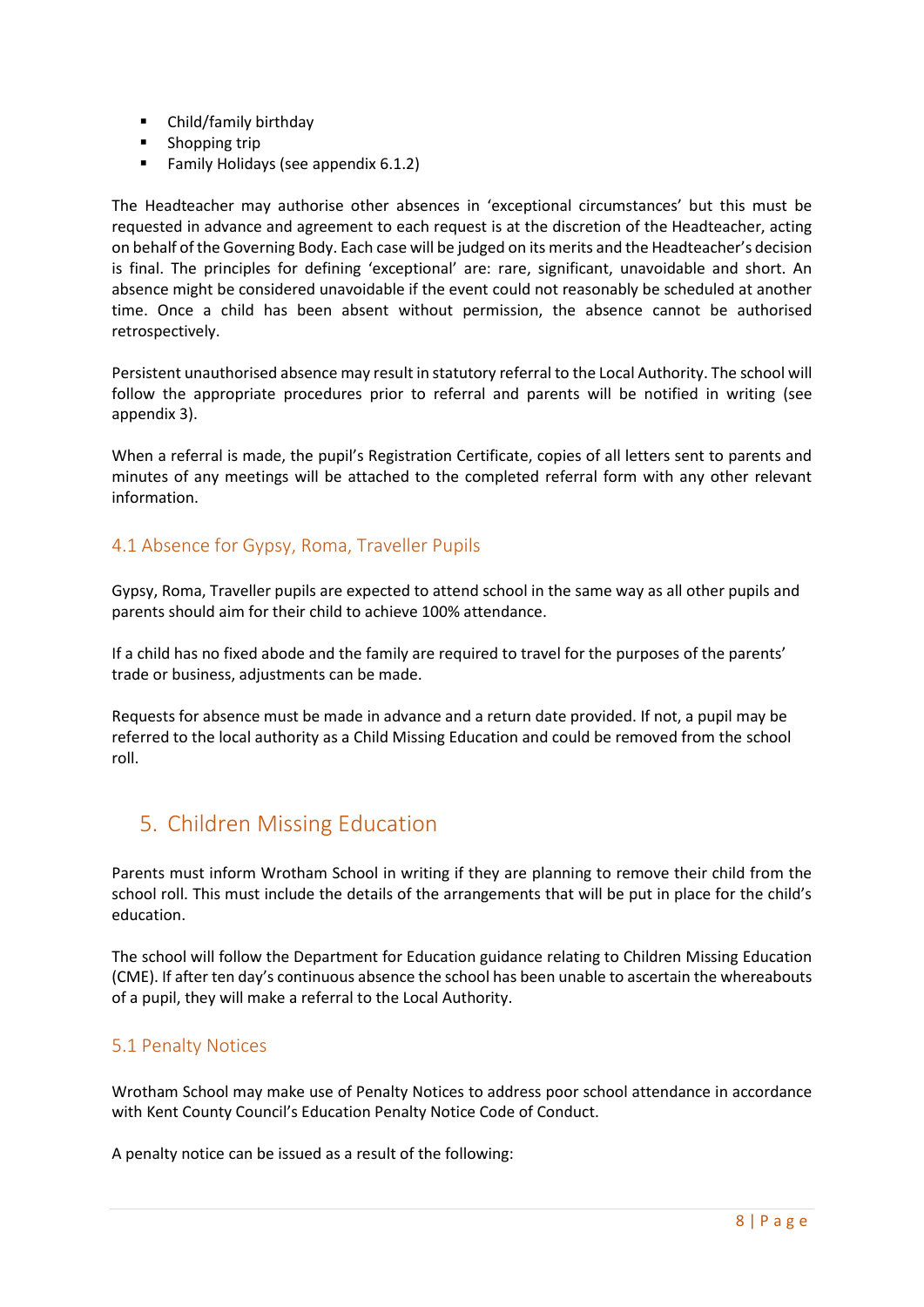- Parentally condoned absence
- Unauthorised leave for the purpose of a family holiday in term-time
- Delayed return from leave of absence without prior school agreement
- Persistent late arrival at school (after the register has closed)
- Where an excluded child is found in a public place during school hours during the first five days of exclusion.

A Penalty Notice may be issued when a pupil has been absent for 10 or more half day sessions (5 school days) without authorisation during any 100 possible school sessions or period of 50 school days – these absences do not need to be consecutive.

Penalty Notices are issued to each parent of each child and the amount of the penalty will be £120 to be paid within 28 days, reduced to £60 if paid within 21 days. Failure to pay the penalty in full at the end of the 28-day period may result in prosecution by the local authority.

Wrotham School asks that parents fully support this policy as a vital contribution towards their child's education.

This policy will be reviewed annually.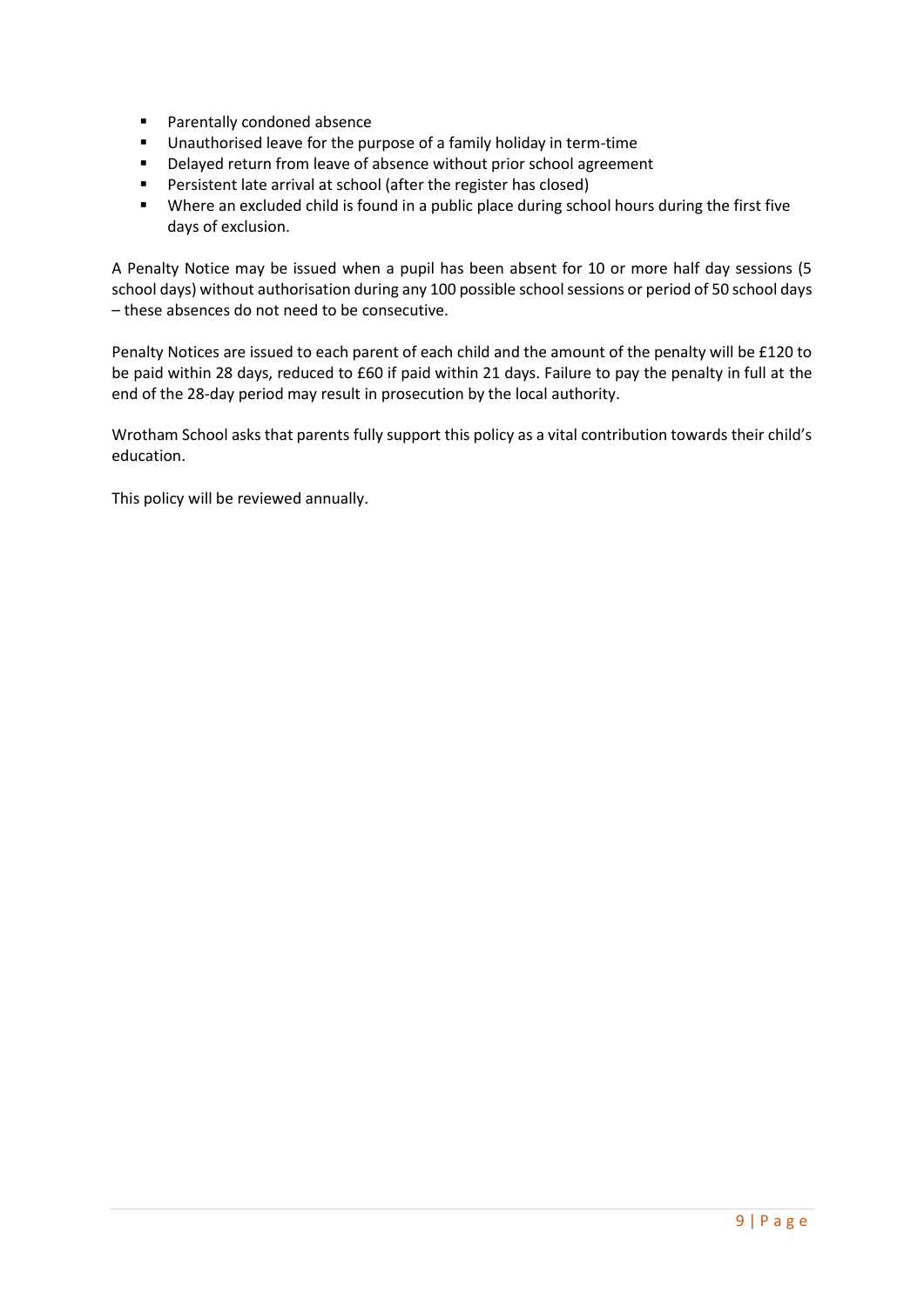## <span id="page-9-0"></span>6. Appendices

## <span id="page-9-1"></span>6.1 Leave of Absence

Wrotham School can grant leave of absence in very exceptional circumstances. Should you wish to apply for leave of absence, a letter should be written to the Attendance Officer who will liaise with the Headteacher. Parents/carers will be advised of the outcome by email and/or letter. Should parents/carers wish to appeal this decision, this should be addressed in writing to the Headteacher.

## <span id="page-9-2"></span>6.1.1 Long Term Medical Absence

When a student is absent because of long term illness a Health Care Plan/Risk Assessment will need to be initiated by the Head of Year and, where necessary, the School Nurse. This will provide structure for the student to be reintegrated back into the classroom. A Health Care Plan can only be completed once a diagnosis is confirmed and prognosis given by the medical team supporting the student. Where the student needs the support of the Home Education and Reintegration Service (HERS) this will be sought/referred to by the medical professional responsible for the student's case. The school will take the lead role in planning and reviewing the student's provision in conjunction with HERS.

## <span id="page-9-3"></span>6.1.2 Holidays in Term Time

- From September 2013, the Government has legislated that no holidays will be authorised in term time
- Holidays not agreed by the school, but taken, are unauthorised absences and shown in the register by code 'G'
- If parents take their children on holiday during term time, we will request that the Local Authority issue a Fixed Penalty Notice.

## <span id="page-9-4"></span>6.1.3 Fixed Penalty Notices

The school will issue and administer penalty notices in collaboration with the Local Authority Enforcement Officer, providing that such requests are made using Penalty Notice Request form.

**The penalty is £120 and reduced to £60 if paid within 21 days. This is per parent, per child. Failure to pay may result in prosecution where on conviction you would be liable to a fine of up to £1000. A penalty notice can be issued for 10 or more unauthorised sessions (5 school days) during any 100 possible school sessions (50 days). These do not need to be consecutive days.**

- Penalty notices may be issued where it is determined that to do so would be an effective and appropriate addition to ongoing casework with a student and their parent. The Headteacher will be informed if this action is taken
- Where feasible, parents should be warned of the possibility of a penalty notice being issued
- Where holiday is taken in term time, a Fixed Penalty Notice will be issued.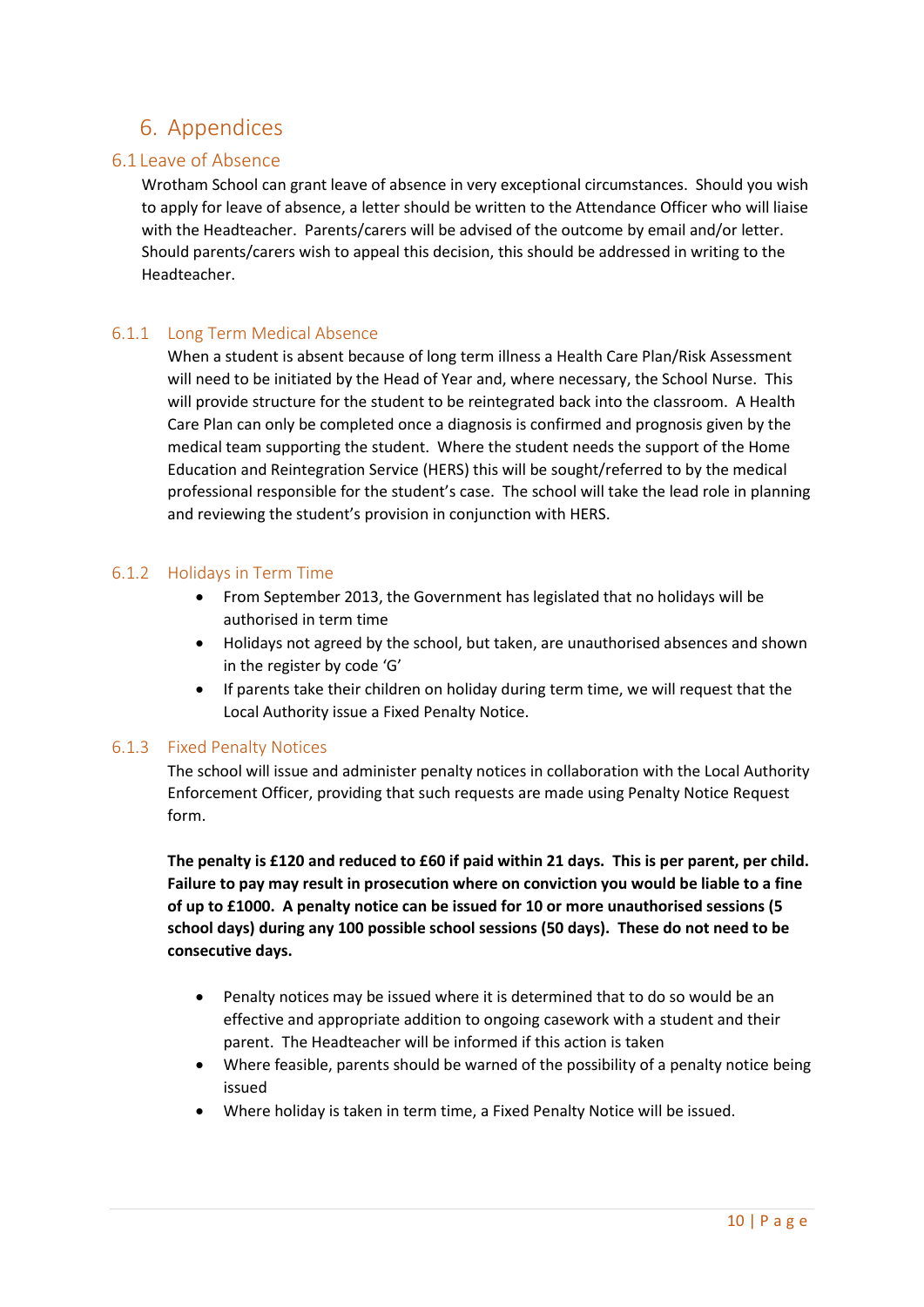## <span id="page-10-0"></span>6.2 Punctuality Process

<span id="page-10-1"></span>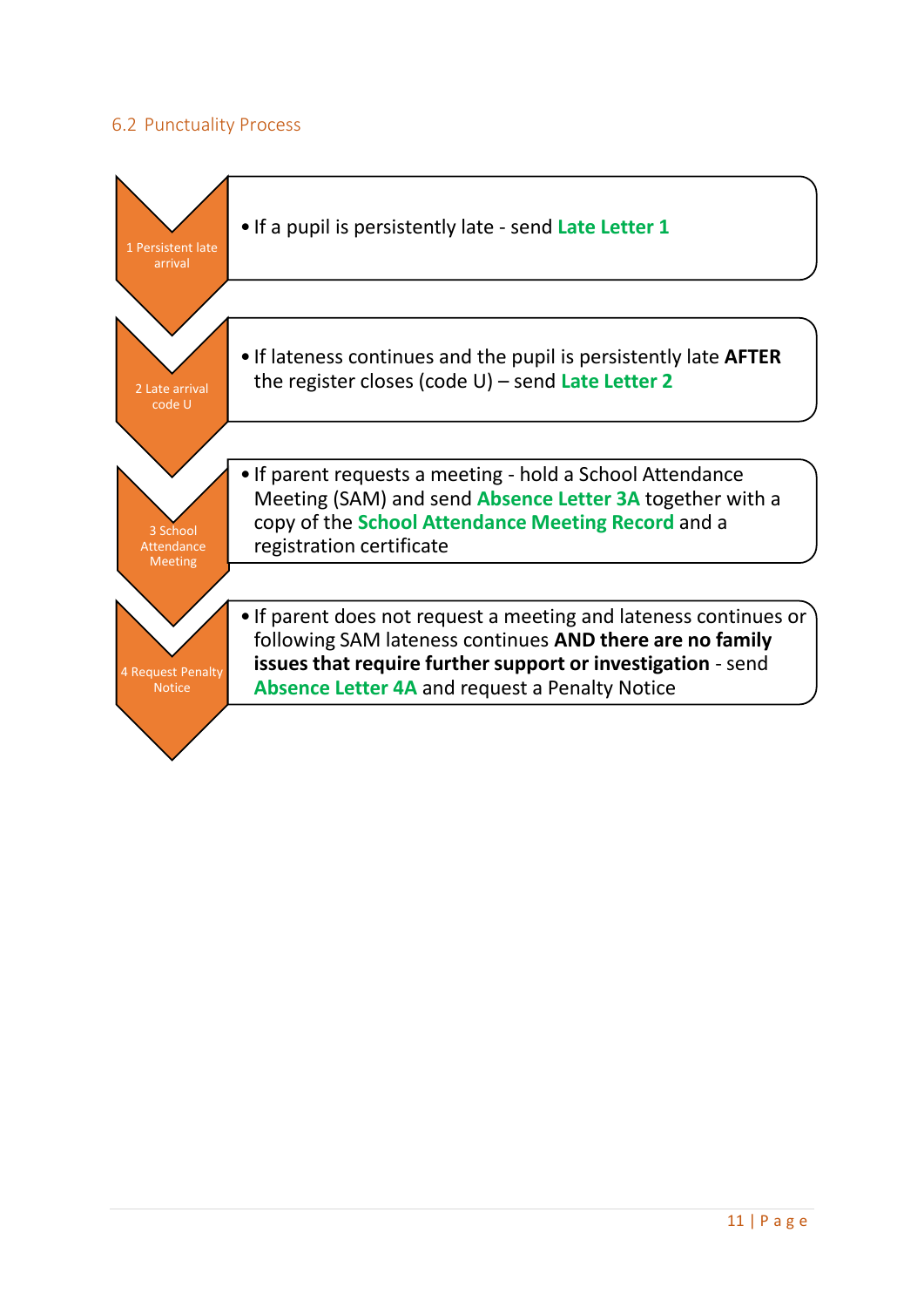## <span id="page-11-0"></span>6.3 Absence Process



## 6.3COVID-19 Addendum

Following the prolonged disruption to education due to the COVID-19 pandemic, the Department for Education has stated that attendance is mandatory and that the usual rules on attendance continue to apply, including: